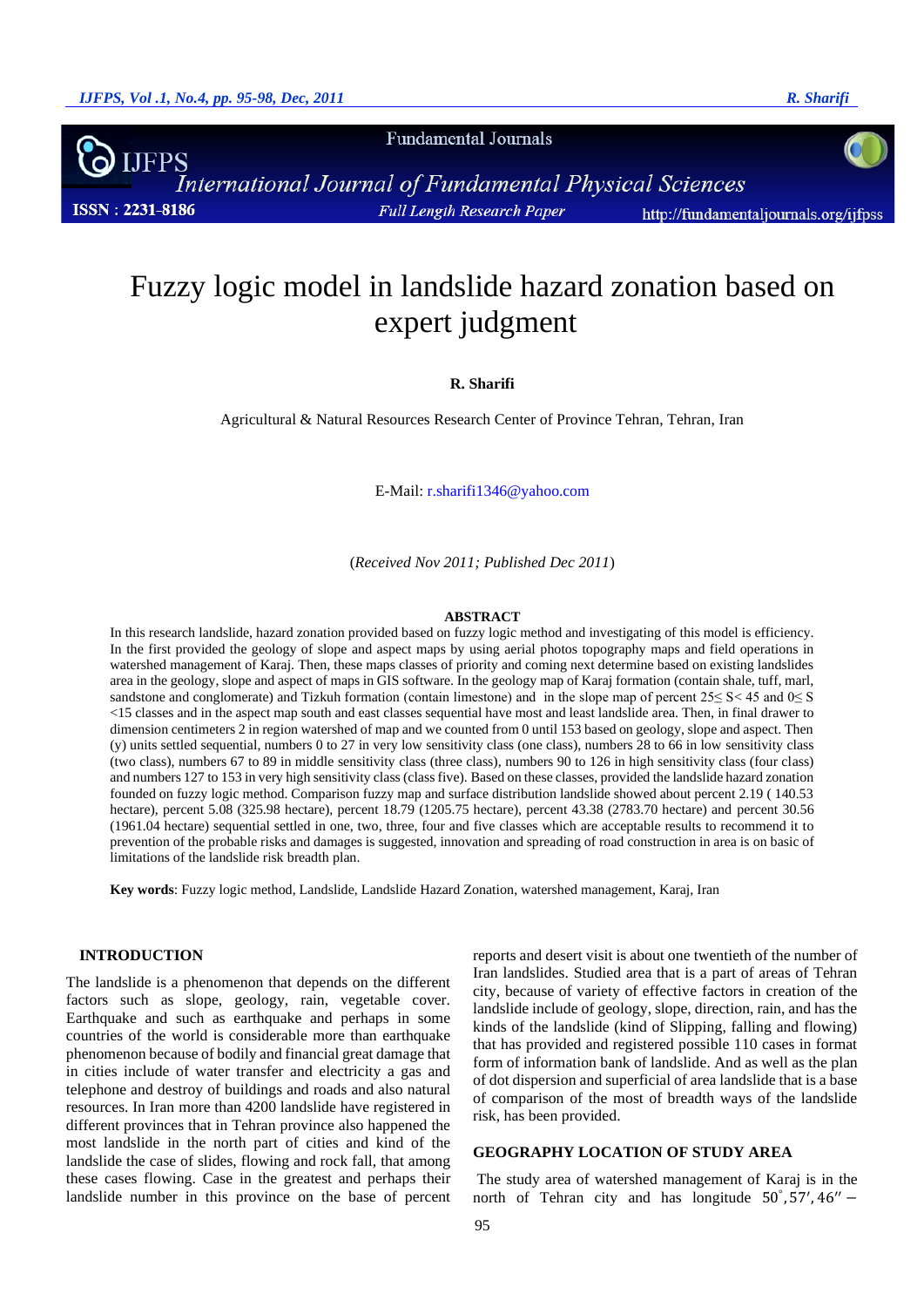51°, 29′, 54″ and altitude  $35^\circ$ , 44′, 58″ – 36°, 08′, 22″ and area about 125,000 hectare.



Figure 1: Geography Location map of study area

# **GEOMORPHOLOGY AND GEOLOGICAL OF REGION**

Generally , considerate area is in the north part of Tehran and in part of middle Alborz mountain litho logical area has different groups of sedimentary rocks, igneous rocks metamorphic and structural tectonic zone of Alborz folding and there is different folds and faults with general way of the north west – south east and east – west that area is active Tectonically and as well as in the part of south and north is a place of passing of great faults like as Abiek fault – Firoozkooh - Shahrood and Tehran north fault with general way east-west that is case of unmerciful of the earth crust geological and also there is different stratigraphy from formation Precambrian to quaternary (variate deposit) (Berberian et al  $-$  1995). One of the great (important) factors in landslide is the area lithology that considered area is the plan of twelve units of geology more than lithology and basic of unit that have similar lithology and with due to Fig (2) has been provided in form of formation Karaj formation (contain shale, tuff, marl, sandstone and conglomerate) to Tizkuh formation (contain limestone) and antiantto quaternary (variate deposit and etc), (Fig2).



Figure 2: The geological map of considered area Material and Methods

The first geology is slope and aspect maps provided in G.I.S software by aerial photos, topography maps and field operations in watershed management of Karaj. Then, these maps classes of priority and coming next determine based on existing landslides area in the geology, slope and aspect of maps. The slope as one of the main factors and effective in landslide is considerate and on basic of superficial dispersion and dotted of the area landslide dispersion (Fig 3) and dotted of the area landslide divided to four classes 0≤S<15, 15≤S< 25, 25≤S <45 and more than 45≤S percent on basic of dotted way and networking and with using of formula (1):

$$
SS = (A + 4B)/8 \tag{1}
$$

Here 'SS' is square slope, 'A' is the total of the slope square and 'B' is presented as slope of middle dote.



Figure 3: Slope map of area

The direction of the slope also depend on own area is one of the important factors in creating landslide that in area as there is in Fig 2, the direction plan with four main directions North, South, West and East has been provided on basic of exact determination of area frontiers and direction and the valleys of different slopes and with determining north and determination of relation of different directions (Fig 4).



Figure 4: Aspect map considered area

With using of topography plan of the area with deserting operations has been provided the list of area landslides. But for determinate of area percent slipping units in each of slope classes and also for assessment and determinate of the area percent of slipping units in the map landslide hazard zonation,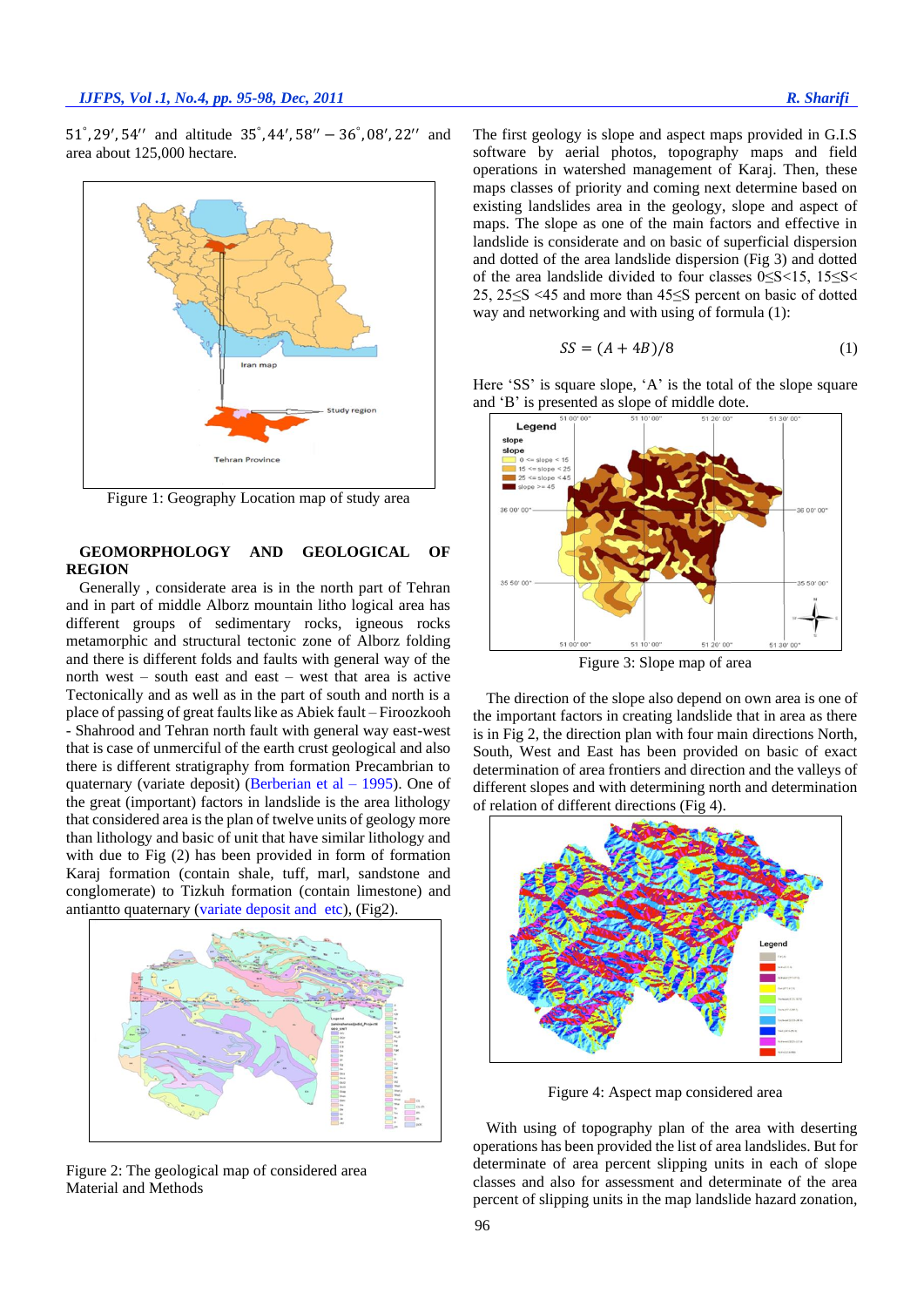the map of superficial dispersion of the area landslide has been provided in Fig (5).



Figure 5 : Distribution surface map of landslides

For providing of the map of landslide hazard zonation in using semi fuzzy logic method, at first, has been determined with using of considered area landslide in slope plans, geology, and direction, priority and coming next of the existing class in plans that have covered in geology, In the geology map of Karaj formation(contain shale, tuff, marl, sandstone and conglomerate) and Tizkuh formation(contain limestone) and in the slope map of percent 25≤ S <45 and 0≤ S <15 classes and in the aspect map south and east classes sequential have the most and least of the area landslide surface. After mentioned at age units respectively classes that has been determined in each of geology factors, slope and slope direction have been numbered based on table 1 and graph 1 from 0 till (to) 815 that among these units there are 153 units in the area. And have been numbered from 0 till 154 and have settled comparison foundation for example based on table 1 and graph 1 a unit that include slope class  $25 \le S \le 45$  percent and geology with lithology shale, tuff, marl, sandstone and South direction has unit number 0 and a unit that include slope class 0≤ S <15 percent and geology with lithology limestone and East direction has the most unit number 153.

Table 1 :How determine unit number

| Unit No | (0)(0) | $(1)(-) (2)(-)$ | (3)(1) | $\cdots$ | (813)(152) | $(814)(-$ | (815)(153) |
|---------|--------|-----------------|--------|----------|------------|-----------|------------|
| Slope   |        |                 |        | $\cdots$ |            |           |            |
| Geology |        |                 |        | $\cdots$ |            | эı        | ◡          |
| Aspect. |        |                 |        | $\cdots$ |            |           |            |





At last withdrawing networks in sizing two centimeter in the plan of considered study area and on the basic of slope, geology and direction of slope allocated in each of networks that their numbers has been determined from 0 till 153, then

on basic of the plenty of the landslide surfaces in each of the numbers based on table 2 (plenty on basic of amounts) that is the total of landslide area of each unit to the total units area below classes have been separated on basic of units number and their sensitiveness to landslide (Table 3).

Table 2 (summary): Unit numbers and aspect, geology, slope effective factors in landslide

| Unit<br>Number | Unit Number<br>in Region | Aspect | Geology  | Slope          | Landslide<br>Amount<br>(Hectare) |
|----------------|--------------------------|--------|----------|----------------|----------------------------------|
|                | 0                        |        |          |                | 319                              |
|                |                          |        |          | $\overline{2}$ |                                  |
| $\overline{c}$ |                          |        |          | 3              |                                  |
| 3              |                          |        |          | 4              | 138                              |
| $\cdots$       |                          |        | $\cdots$ | $\cdots$       | $\cdots$                         |
| $\cdots$       |                          |        | $\cdots$ | $\cdots$       | $\cdots$                         |
| 813            | 152                      | 4      | 51       | 2              | 26                               |
| 814            |                          |        | 51       | 3              |                                  |
| 815            | 153                      |        | 51       | 4              | 15                               |

Table 3: The classification of units' number and risk classes

| No | <b>Unit Number</b> | <b>Risk Class</b>       |
|----|--------------------|-------------------------|
|    | $0 - 27$           | Very Low Sensitivity    |
| Н  | 28-66              | Low Sensitivity         |
| Ш  | 67-89              | Middle Sensitivity      |
| IV | $90 - 125$         | <b>High Sensitivity</b> |
| v  | 127-153            | Very High Sensitivity   |

On the basic of above division, the map of landslide hazard zonation has been provided with using of fuzzy way that is its summary in table (4) and Fig (6).

Table 4: The summary results of landslide risk way in phase structure according to landslide area in each risk bread.

|         | Hectare Percent (%) | <b>Zone and it's Land Percent</b> |
|---------|---------------------|-----------------------------------|
| 2737.5  | 2.19                | Zone With Very Low Sensitivity    |
| 6350.5  | 5.08                | Zone With Low Sensitivity         |
| 23487.5 | 18.79               | Zone With Middle Sensitivity      |
| 54225.0 | 43.38               | Zone With High Sensitivity        |
| 38200.0 | 30.56               | Zone With Very High Sensitivity   |
|         |                     |                                   |
| 6417.0  | 100.00              | Total                             |



Figure 6: The map of landslide hazard zonation provided in fuzzy way model

### **CONCOLOSION**

In direction of this research on basic of the foreseen way have considerate kinds of the landslide area that there are its generalities with plans and tables. But the summary of the result of assessment in the earth quake risk breadth way on basic of table number (4) and the plan of the landslide risk